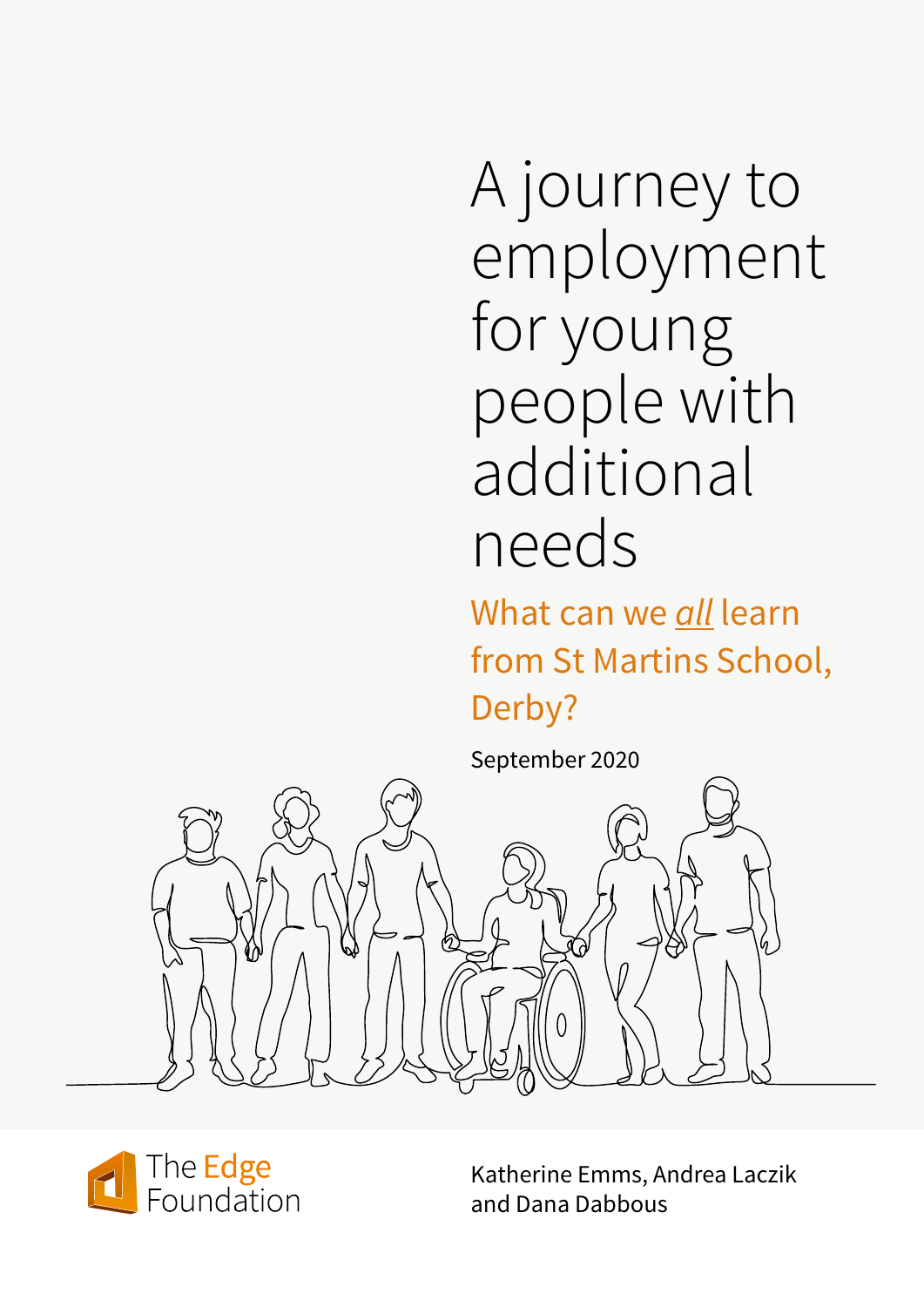### **Foreword**



**We all have different ways of living in and experiencing the world. When we bring people together with a range of experiences, it often reveals better ways of doing things that benefit us all. The young people and organisations featured in this important report from the Edge Foundation shows this to be the case.**

As a reader of this report, it is likely you have a professional and/or personal interest in special educational needs and disability (SEND). This would indicate that you've had an education that has shaped you to be interested in your wider community and are hopefully enjoying

a full and rewarding life. This is what education is for – to enrich people's lives so they can pursue and achieve what they want from the world. We hope this for all our young people. Sadly, historically for our young people with SEND this hasn't been the case and the statistics in this report bear this out. However, more optimistically the report also outlines how we can make this happen. By listening to our young people and bringing schools, Further Education providers, employers and community partners together, we can increase the chances our learners with SEND will achieve their aspirations. This isn't just the right thing to do, it makes perfect business sense too.

At the [Education and Training Foundation,](https://www.et-foundation.co.uk/supporting/professional-development/inclusion/special-educational-needs-disabilities-send-resources/) we are working with the Further Education sector to promote this ethos. We hope one day to see a workforce which is representative of our diverse society so learners know that if they can see it, they can be it!

**Teresa Carroll**, National Head for Inclusion, Education and Training Foundation

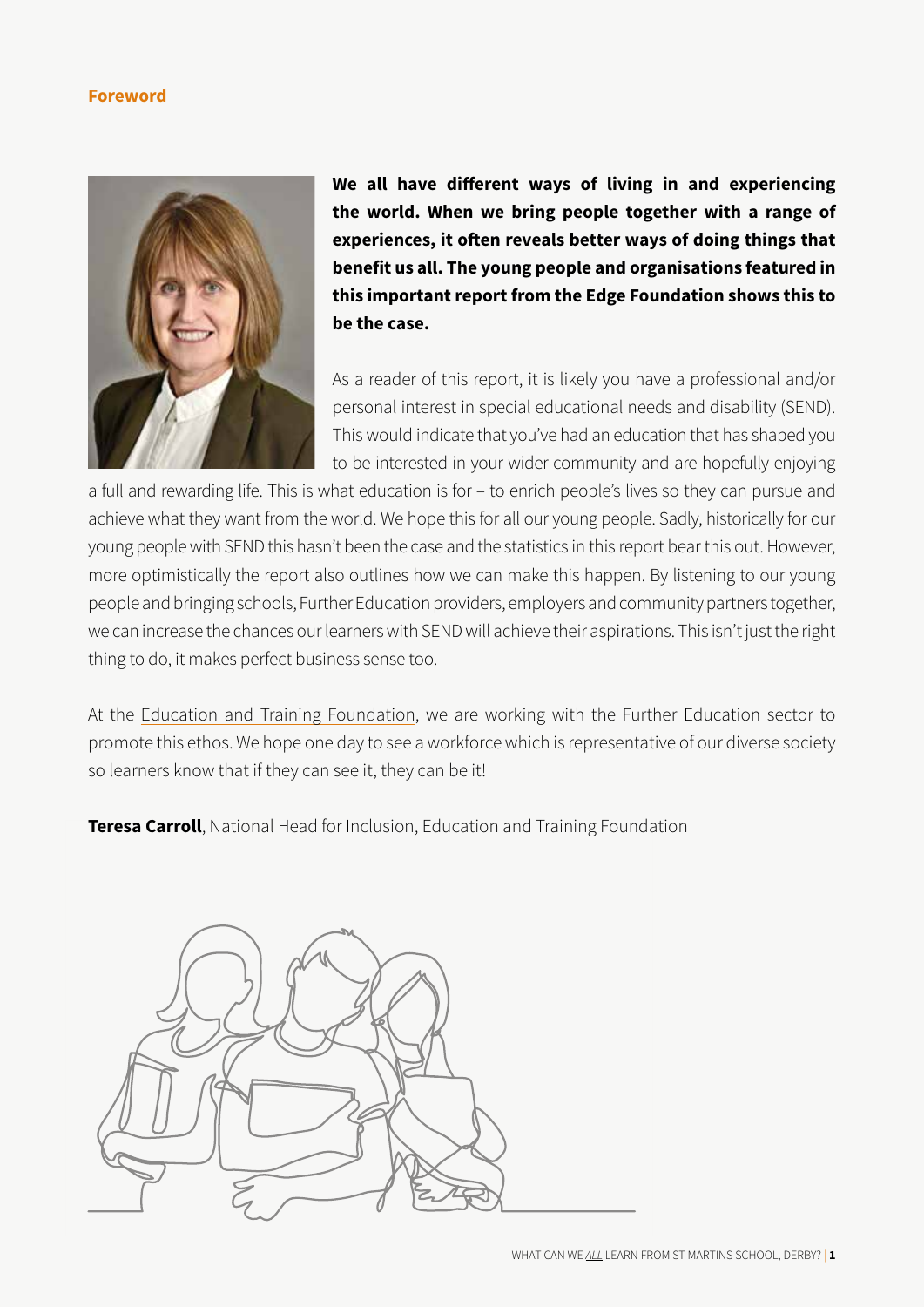#### **Foreword**



**In our current climate, society has been exposed to many areas of injustice. We have seen that over recent years the appalling gender pay gap be exposed and how black people are still appallingly treated in too many parts of our society. On top of this, the recent Covid-19 pandemic has hit marginalised communities with devastating effect. With the world starting to return to what will be a new "norm" now is the time to make changes and in particular, bring to light and remove barriers for disabled people to gain meaningful employment. This report exposes barriers that society creates and highlights the importance of being an inclusive employer.** 

As we transition into the new "norm" now must be the time for employers to understand the benefit that diversity brings to an organisation. Inclusive recruitment and actively wanting to attract disabled people into the workplace is not just the right thing to do, it has a huge business case. Organisations must be shouting from the rooftops about their desire to attract diverse talent. We only need to look at some of the most influential people over the last 20 years to see that diversity of thought has been at the centre of innovation and world-changing ways of working; Steve Jobs and Bill Gates to name just two. Both individuals have publicly shared that they have neurodiversity. I would argue that their success is because of neurodiversity and not despite it.

Not only do employers need to realise the benefits of employing disabled people, but they also need to become aware of the good practices that are happening in inclusive recruitment and use services that are out there to ensure disabled people are supported and are enabled to reach their potential. An obvious example would be learning about [Access to Work](https://www.gov.uk/access-to-work) (AtW) and signposting disabled candidates to this incredible resource. AtW can fund assistive technology, training and workplace strategy coaching. I recommend people look at this report and gain a crucial understanding of the barriers to employment, the benefits of employing disabled people and learn from the best practices that are currently in small pockets of society.

**Adam Hyland**, Co-founder & Director of Accessibility and Inclusion, Diversity & Ability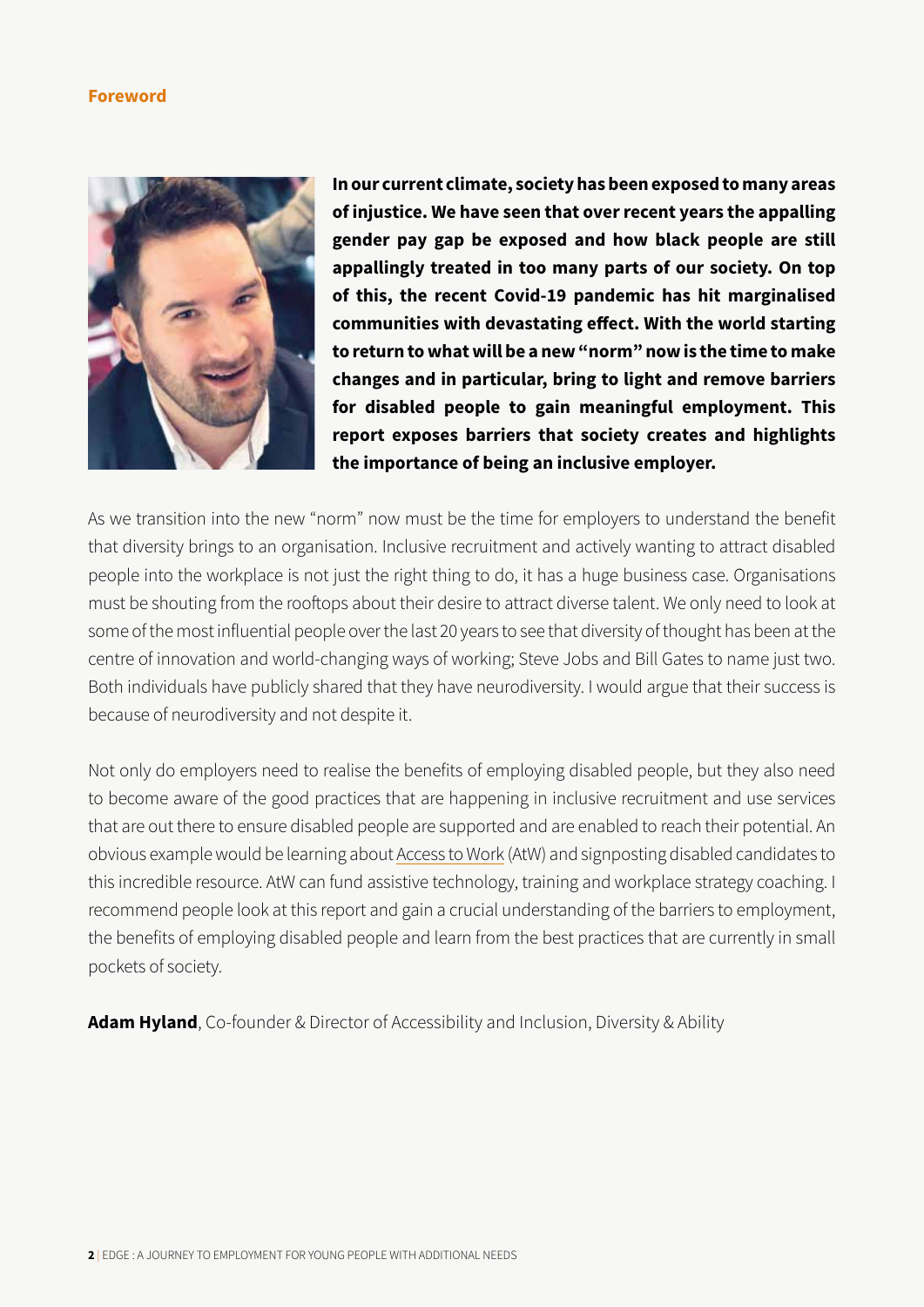## **Contents**



# **Contents**

| <b>Introduction</b>                               | $\overline{4}$ |
|---------------------------------------------------|----------------|
| <b>ST MARTINS SCHOOL</b>                          | 6              |
| The SHAPE curriculum                              | 6              |
| Careers education                                 | 8              |
| <i>Employer encounters</i>                        | 8              |
| Careers and enterprise days                       | 9              |
| A rounded education                               | 10             |
| <b>HORIZONS SIXTH FORM</b>                        | 11             |
| Running a business at Horizons                    | 12             |
| Community connection                              | 13             |
| <b>DEN PROJECT SEARCH AT ROYAL DERBY HOSPITAL</b> | 14             |
| Learning on the job                               | 14             |
| Structured support                                | 15             |
| Valuable members of the team                      | 16             |
| <b>CONCLUSION</b>                                 | 19             |
| References                                        | 20             |
| Further information                               | 20             |
| Acknowledgements                                  | 20             |



44 Whitfield Street London, W1T 2RH 020 7960 1540 . www.edge.co.uk

Reference as: Emms, K., Laczik, A., Dabbous, D. (2020). *A journey to employment for young people with additional needs.* September 2020. London: The Edge Foundation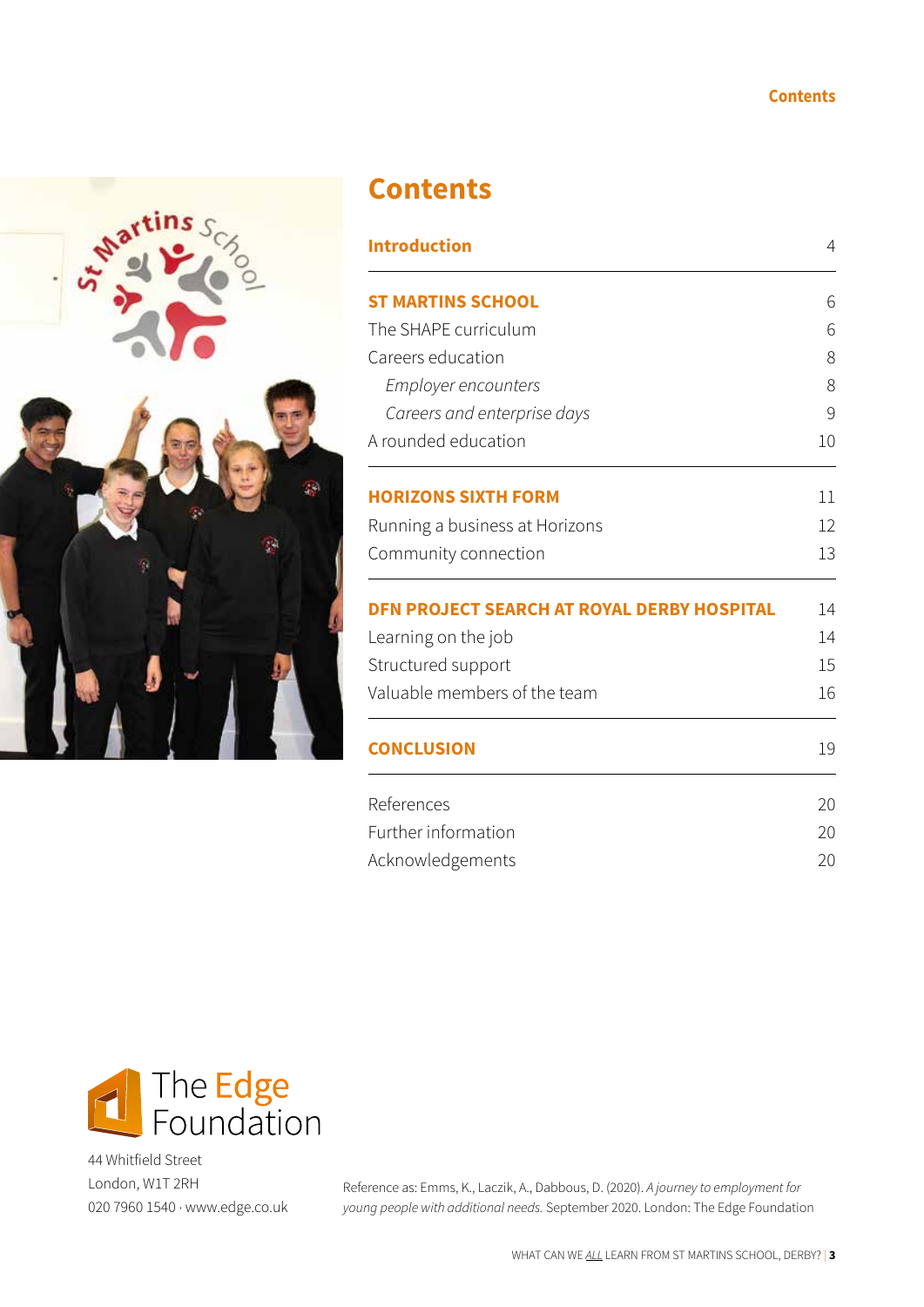# <span id="page-4-0"></span>**Introduction**

Pupils with special educational needs or disabilities (SEND) face many barriers to their education, from resources or spaces being inaccessible to a lack of teaching differentiation to support their learning. Beyond school, these difficulties continue with many struggling to move into training, employment, as well as facing difficulties sustaining meaningful work.

In 2019 approximately half of disabled people were in employment (52%) compared with just over four out of five non-disabled people (82%) (ONS, 2019). Additionally, people with disabilities who are in employment are more likely to be in part-time positions and in elementary roles compared to their peers without a disability. This suggests that many are in jobs that are providing a lower level of security, particularly in terms of income. In more deprived areas across the UK, such as areas in the North of England and the Midlands, this figure is worse due to lower job opportunities, poor public transport and higher rates of unemployment (BASE, 2019).

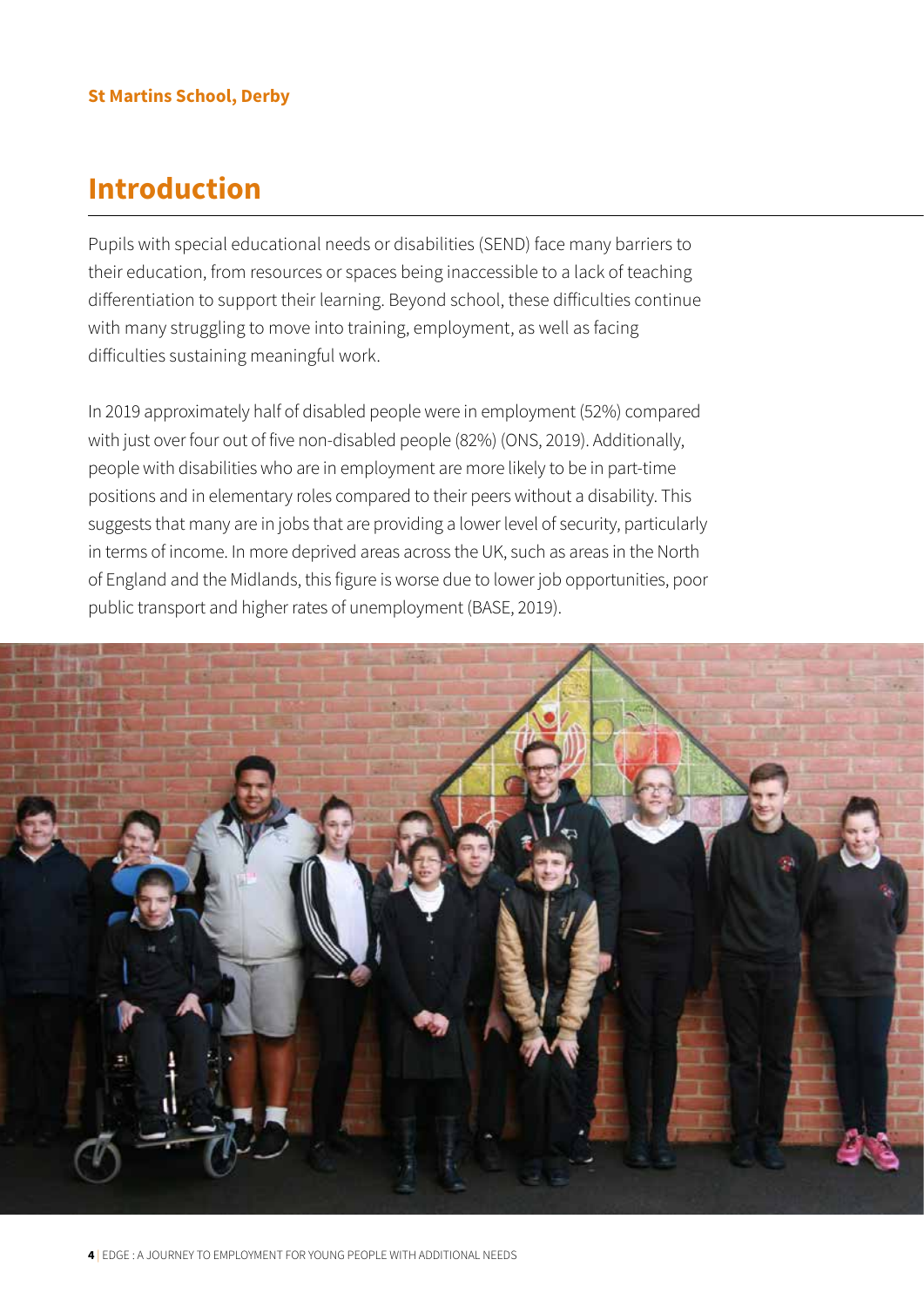The impact of Covid-19 has had severe repercussions on a whole generation of young people, in terms of disruption to their education and lack or loss of jobs and training opportunities. The effects of lockdown have already widened the gap between advantaged and disadvantaged pupils, with those who need the most support less likely to be able to access their education and work placement opportunities. The job market is now in an even more precarious position for young people, but when considering those with additional needs, the struggle to make the first steps into employment is going to be even more challenging.

Prior to the pandemic, the Youth Census Survey (Youth Employment UK, 2020) highlighted that young people with additional needs faced additional barriers in receiving information, advice and guidance in terms of career support. For instance, 19% of those with additional needs had never had apprenticeships discussed with them, compared to 11% of those without additional needs. Of those students who were currently in or had attended college or sixth form, 73% of those with additional needs stated that they 'did not receive' visits to career shows, compared to 60% of those without additional needs. This lack of awareness and information about different options unsurprisingly leads to a lack of confidence amongst young people, with 23% of those with additional needs being 'not very confident' or 'not very confident at all' in being able to move into meaningful employment.

Being in employment is clearly beneficial for society and the individual. Employment provides financial security as well as offers health and social advantages. However, there are also considerable benefits for workplaces to employ people with disabilities, and these are often not recognised. Benefits include increased diversity of the workforce which brings in, for example, more creativity and attention to detail, as well as a diverse set of unique yet equally valid skills and perspectives. It also leads to the workforce as a whole becoming more inclusive and less ignorant and fearful of differences. St Martins School and Sixth Form, along with their partnership with DFN Project SEARCH at Debry Hospital, aim to breakdown some of these barriers and help young people with disabilities transition into the world of work, to ensure their backgrounds do not further disadvantage their life chances.

The following three case studies explores St Martins School, their Sixth Form offering at Horizons, and their internship scheme with DFN Project SEARCH. The report looks at how these three cases could provide models of good practice to support more young people with SEND with their journey into employment. The Edge Foundation visited the school, sixth form and hospital in March 2020 to gain insight into their practice and to speak to the teachers, young people and hospital staff.

*There are considerable benefits for workplaces to employ people with disabilities, and these are often not recognised.*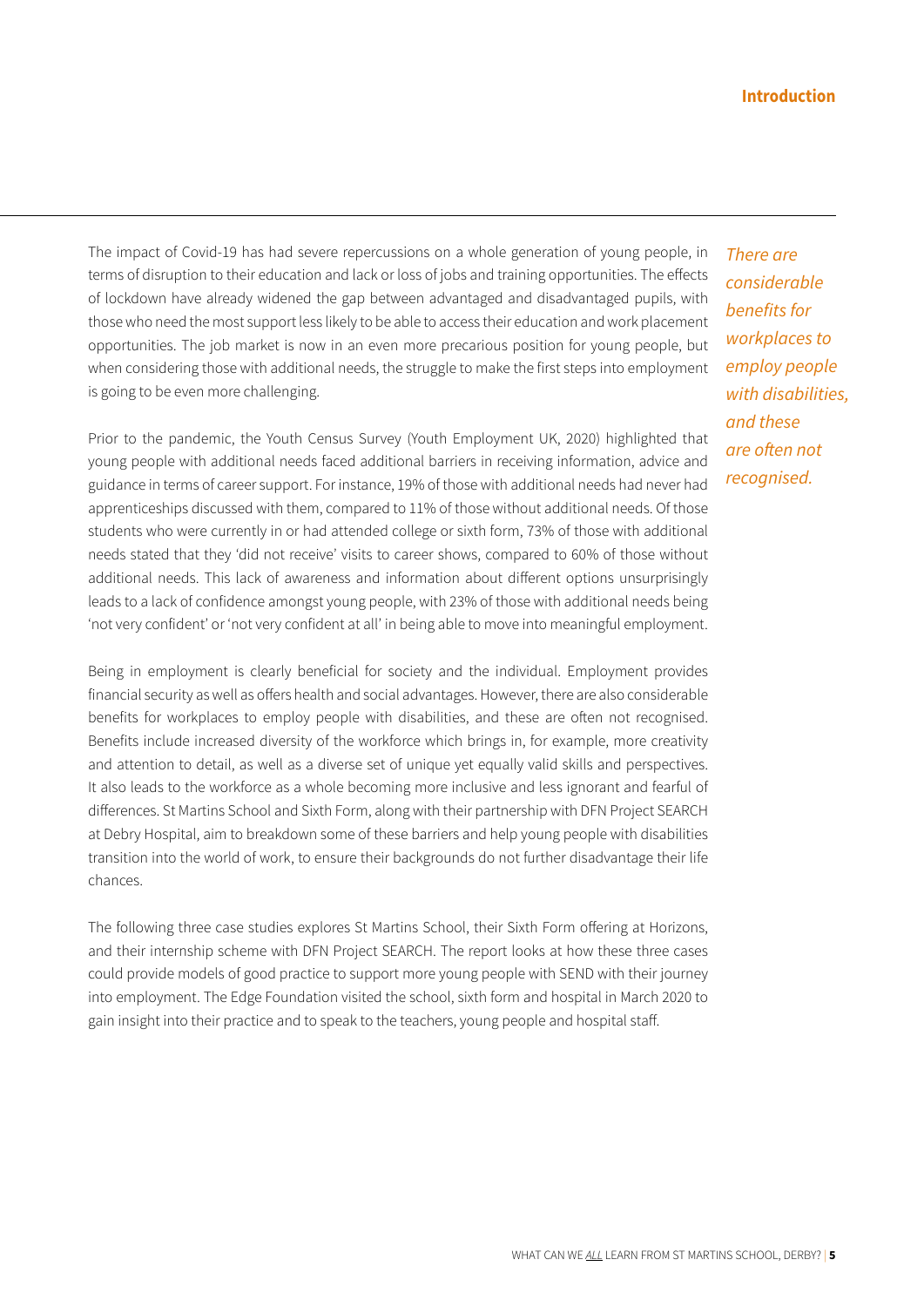# <span id="page-6-0"></span>**St Martins school**

St Martins School in Derby, in the East Midlands, is a school for SEND pupils aged 11-19 years of age. The school is part of the Shaw Education Trust and currently provides almost 200 places across Derby city, Derbyshire and Nottingham local authorities. The school caters for a whole range of needs, notably though there has been an increase in the number of students with ASD and Complex Needs diagnoses being referred to the school. There are 64% FSM (free school meals) students on roll, which is significantly above the national average and reflects the socio-economic and deprivation index for the school and locality. The school is hugely driven by the frightening statistic that only 3.8% of young people in the city of Derby with a SEN will go on to get a job (Local Insight, 2019). Despite having a number of large employers in the city, such as Rolls-Royce and Toyota, these young people in Derby face poor prospects in terms of employment and social mobility.

As the Head Teacher, Debbie Gerring, explains '*most of our students, if they have the right support network around them, could go into work. Many of our students are able, but the statistics show that they will have a bleak future if we don't do something about it*.' Given these prospects, the senior leadership and teaching staff at the school ensure that through unique aspects of their education, such as a specifically designed curriculum and a thorough careers programme, they prepare their students for a pathway into employment.

# **The SHAPE curriculum**

St Martins School has developed the unique SHAPE curriculum, the focus of which is '*on creating confident individuals, successful learners, and responsible citizens*' 1 . The curriculum is designed around five key elements which are at the core of all learning and experiences that happen within the school and during interactions with the wider community. These elements are:

- $\bullet$  SAFETY
- $\bullet$  HEALTH & HAPPINESS
- $\bullet$  ASPIRATION & ACHIEVEMENT
- **POSITIVE CONTRIBUTION**
- $\bullet$  ENTERPRISE

Alongside the SHAPE curriculum are a set of skills and attitudes that have been cited in employer surveys as being valuable. These skills and attitudes underpin all teaching and learning at the school. These include skills such as self-management, effective participator and team worker, along with attitudes such as resilience and independence. Employers have highlighted that these are the skills they want from all their employees but are not adequately being displayed by young recruits.

1. St Martins school:<https://www.stmartinsschoolderby.co.uk/gallery/shape-information/>

*The school is hugely driven by the frightening statistic that only 3.8% of young people in the city of Derby with a SEN will go on to get a job*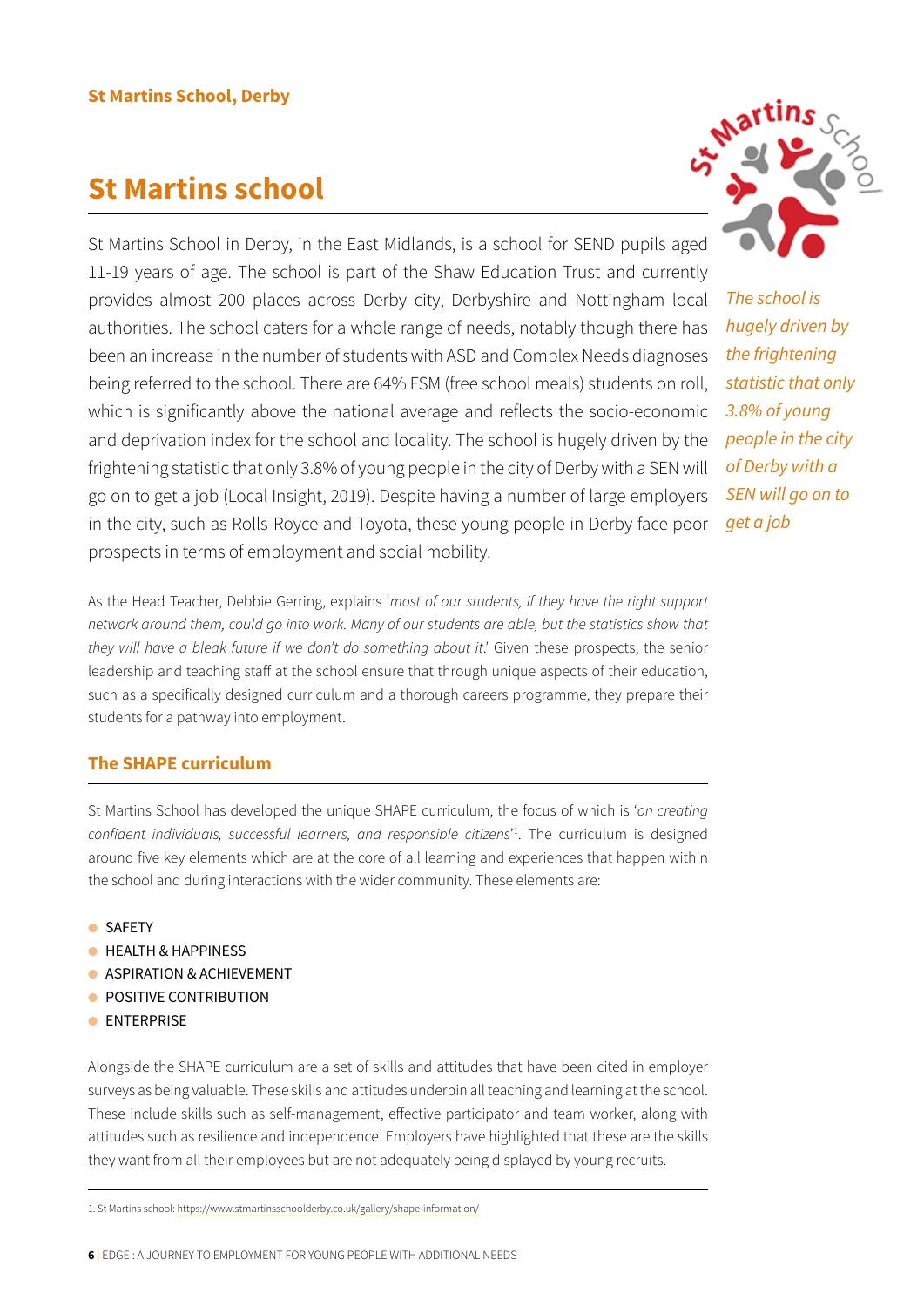## **St Martins School**

We think that [the SHAPE curriculum] prepares our students to move into the world of *work. Straight away our students face a hurdle because of the minimum qualification requirements employers stipulate for their job candidates. Our students will generally finish school with entry level 2 or 3 qualifications, for most jobs this is not good enough. In fact, the capability they demonstrate in their skills would allow them access to many jobs, if they were able to bypass the qualification 'qatekeeping'.* (Head teacher)

In each lesson the teacher informs pupils which particular skills and attitudes will be targeted and developed, ensuring they are truly lived out and continually practiced. There is a reward system to support pupils in achieving these important skills, this includes attendance tokens to reward pupils for turning up to lessons each day – an important aspect when in a job! This explicit linking of the skills and attitudes to lessons and awards, supports pupils' ability to both recognise and self-reflect on their achievement and development. This will help the young people to articulate their experiences of demonstrating skills successfully when in a job interview with a potential employer. A Year 11 pupil reflected on his career ambition and how he needs to develop his skills to help achieve this:

*I'd like to be a technician perhaps for the NHS. I think I need decision-making skills for it, because sometimes I may get a bit confused, it's something I need to improve on. And my communication skills as well, because sometimes I get a bit confused about what other people are saying or what I'm saying about.* (Year 11 pupil)

Due to the increased barriers SEND pupils unfortunately face, the head teacher highlighted that above all, they must be supported to develop resilience:

*The number one employability skill it is important for our students to develop is resilience, it is really really important, and something that our students find really difficult. So we talk to them a lot about that and try to make the curriculum very opened ended – open ended*  tasks that don't necessarily have a right or a wrong answer. (Head Teacher)

*An explicit linking of the skills and attitudes to lessons and awards, supports pupils' ability to both recognise and self-reflect on their achievement and development.* 



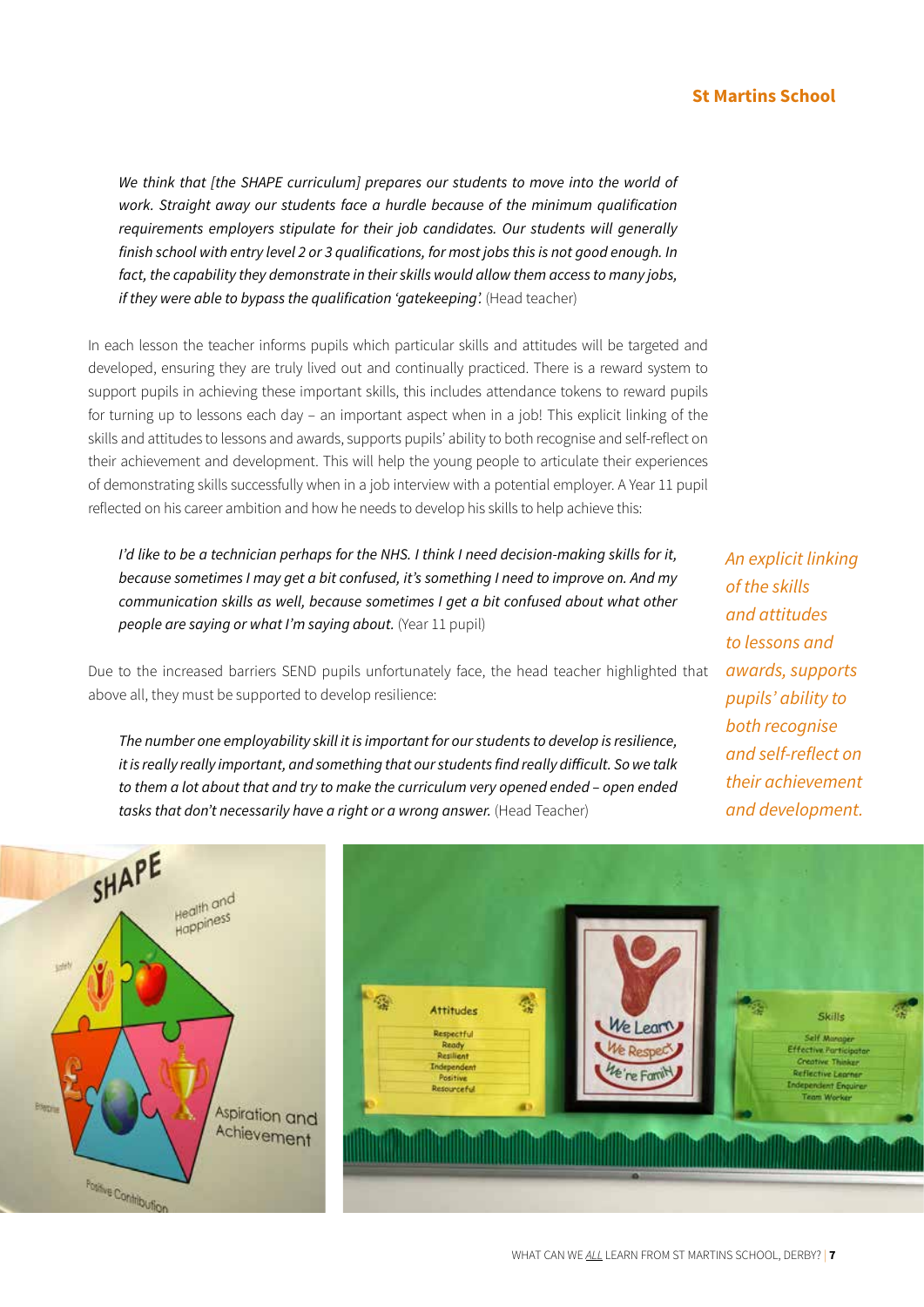<span id="page-8-0"></span>Developing resilience cuts right across the whole school. This is a skill that will support them in their everyday life as well as during their transitions from education to work. Pupils at St Martins School were very much aware of this and were able to articulate some of the ways the school supports them in developing this important skill:

*Resilience is like when you are struggling for something, sometimes in your mind you feel like you want to give up. It's like for me when I do sports, I do coaching at school and I was struggling since the beginning of the year, but then as I learnt to develop to keep trying I got better and better at coaching.* (Y11 pupil)

#### **Careers education**

Careers education is a central component at St Martins School and aims to link learning to what pupils' futures may look like. To do this, the school works closely with employers and community partners to help combat the hurdles that their pupils are likely to face in the job market. In order to give thorough independent careers advice and guidance, the school forges links with a wide range of external partners to ensure pupils have a broad set of information and experiences to guide their choices. To support and prepare them for their next steps post-16, the teachers additionally organise trips to different providers such as Derby College and Horizons (their partner sixth-form centre), to help pupils understand what happens in these new environments. Career education activities at St Martins school may be similar to what employers offer to mainstream young people. However, these activities are carefully planned, designed and fine-tuned to suit SEND pupils interests, aspirations and needs.

As they progress through the school years, St Martins young people become better and better at making those outside world connections due to their increased exposure to employers. For pupils at the school, it is even more important than for a mainstream school to develop and maintain close links to employers. This link can be a helpful introduction initially and may lead to long term partnerships supporting SEND pupils' future opportunities.

#### *Employer encounters*

The school has worked hard to ensure a high number and range of different employers visit the school, enabling pupils to have face-to-face interactions. This includes giving pupils work experience to ensure they get exposure to the world of work in a real way. It also consists of working with employers and external partners on real world cross-curriculum projects which pupils may work on during their lessons. For example, pupils used their science knowledge and design & technology skills to carry out a 'Mission to Mars' challenge, in collaboration with Rolls-Royce. This included using programmable LEGO robot kits to attempt to create a range of products to help collect ice from the Mars polar regions, which will be later harvested into drinkable, fresh water. Rolls-Royce worked flexibly with the school to alter some of their programmes in order for them to be accessible to pupils with SEN.

*When these employers get in touch to introduce their programme, which are made for the mainstream schools, I will go back to them and ask if they will work with us to adapt their offer? It doesn't have to change massively but they'll need to be adjustments made,* 

*As they progress through the school years, St Martins' young people become better and better at making those outside world connections due to their increased exposure to employers.*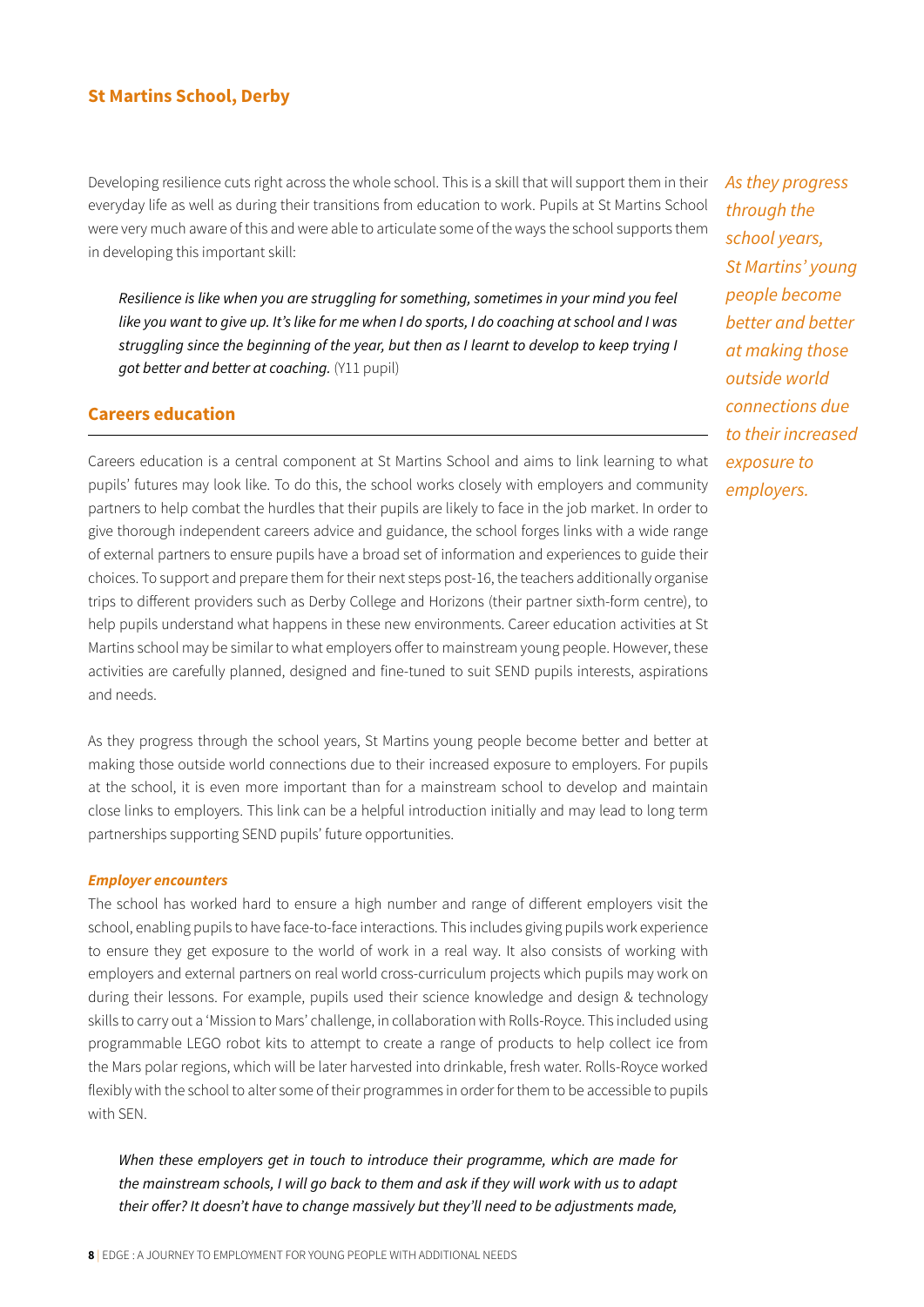## **St Martins School**

<span id="page-9-0"></span>*not to fundamentally change what they do but just so that our students can access it. The employers we work with are usually brilliant. They are flexible and happy to work with us. It soon becomes a win win situation.* (Head Teacher)

A Year 11 student and budding photographer explained the voluntary placement she participated in with another local employer.

*Last year I got put in a placement at the Quad [a local creative arts and events centre] in a photography group, I've been with them and they've taught me quite a lot and I've had my work published at the Format Festival, which is an international photography festival. At the Quad I also developed communication skills because I was talking to strangers who I didn't know. I got more independent because we went off quite a lot by ourselves and learnt camera skills, like learning how to use the equipment. (Year 11 pupil)* 

#### *Careers and enterprise days*

Another element of the careers education is the annual careers days and enterprise days. All employers develop their activities keeping the needs of St Martins School's pupils in mind.

The careers day is a large two-day event held in school every year. The timetable is collapsed for all key stage 3 and 4 pupils for both of these days, and instead of the usual lessons, pupils have a chance to interact with whole host of employers who attend the event. Pupils take part in a stimulating range of activities set by employers. The days include motivational talks, introductions to a particular business, what exactly being in work means, mock interviews, CV writing, and specific business tasks for pupils to complete, such as the Jury's Inn Hotel challenging students to put covers on duvets. Other activities from the career days have involved additional preparation from pupils; for example, a local hotel invited a group of pupils to their restaurant for an afternoon tea. The pupils got involved in the kitchen to see how an afternoon tea is made and served. Afterwards, pupils develop their own afternoon tea for all those hotel staff who later visited the school on the careers day.

*Careers days include motivational talks, introductions to a particular business and what exactly being in work means ...*



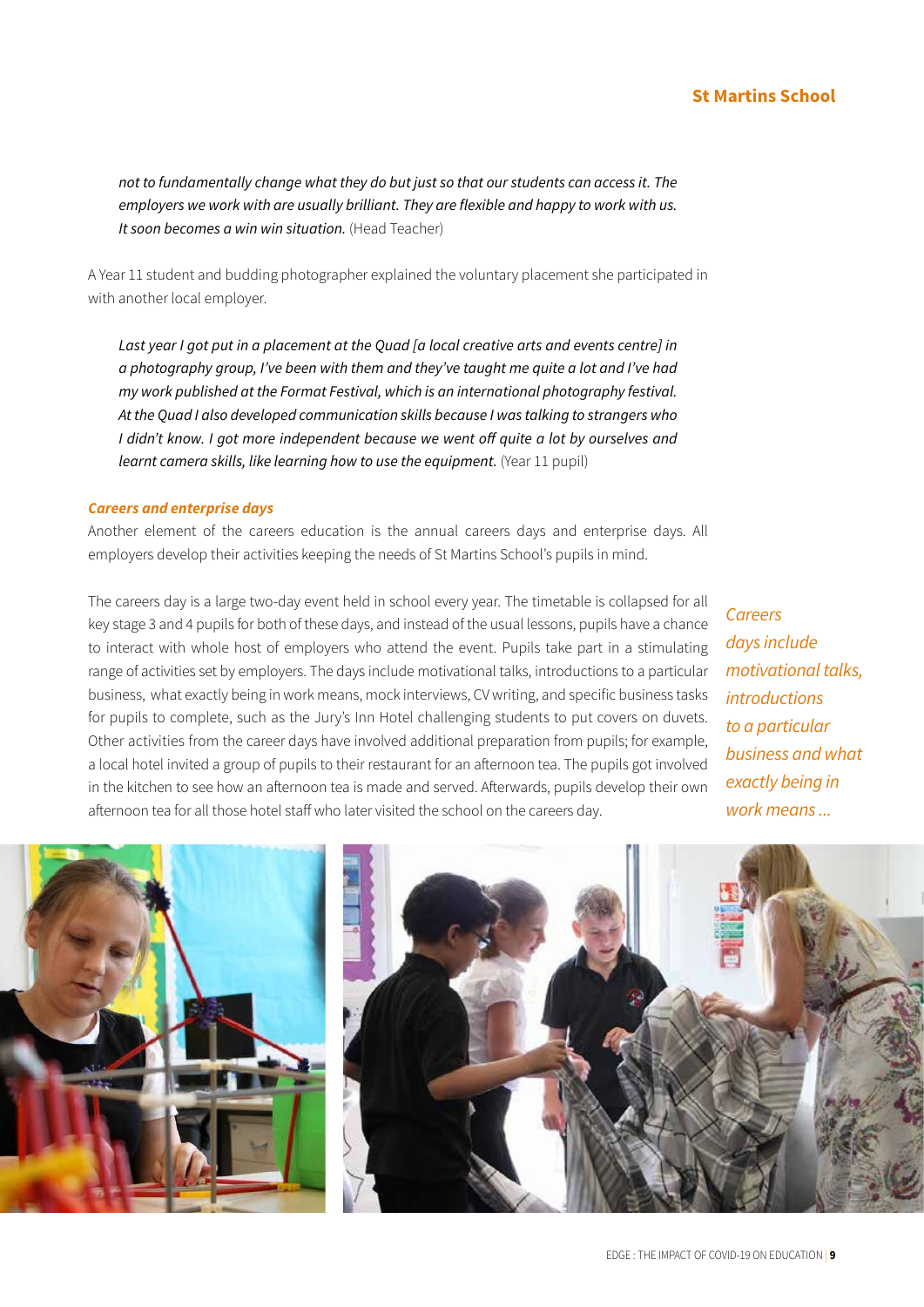<span id="page-10-0"></span>The enterprise days have also been a resounding success, and have been likened to St Martins version of 'Dragons Den'. Local businesses visit the school for the day as judges and the challenge is set and explained in the morning assembly. The students will then go off in their allocated groups to work on the task as a team. In the afternoon the 'dragons' will make their way around the classrooms to judge the different teams as they present their outcomes. This is another excellent technique to get the pupils encountering different people and organisations, particularly building their communication, problem-solving and team-working skills.

### **A rounded education**

St Martins School has been building up their excellent curriculum and employer engagement activities over the last few years to support their pupils. The school ensures that every level of the pupils' education includes real-life encounters with the world of work and the wider community, in order to develop awareness of different careers, and build employability and life skills. These activities are important for all young people to ensure they gain a full understanding of different jobs and opportunities available to them, and what steps they need to take to support their aspirations.

The school note that employers who they engage with are supportive of the school and have shown an enthusiasm to get involved in some experiences to specifically support SEND pupils. However, a reflection from the school is that many employers lack knowledge and experience of SEND employees, let alone school pupils. Employers therefore face the unknown and don't know what adjustments (physical and other) are required to accommodate SEND students nor employees (Open University, 2019). At St Martins, employers are more than happy to attend the school and to provide some activities for the students but are more reluctant to offer a meaningful employment opportunity such as an internship. This illustrates there are still significant barriers that exist for SEND young people:

*A reflection from the school is that many employers lack knowledge and experience of SEND employees, let alone school pupils.*

*We have to ensure that we are realistic for our pupils here. We aspire massively for our pupils but you have to also have a realism; the support that surrounds them to get them into the world of work through DFN Project SEARCH is a very important element.* (Head Teacher)

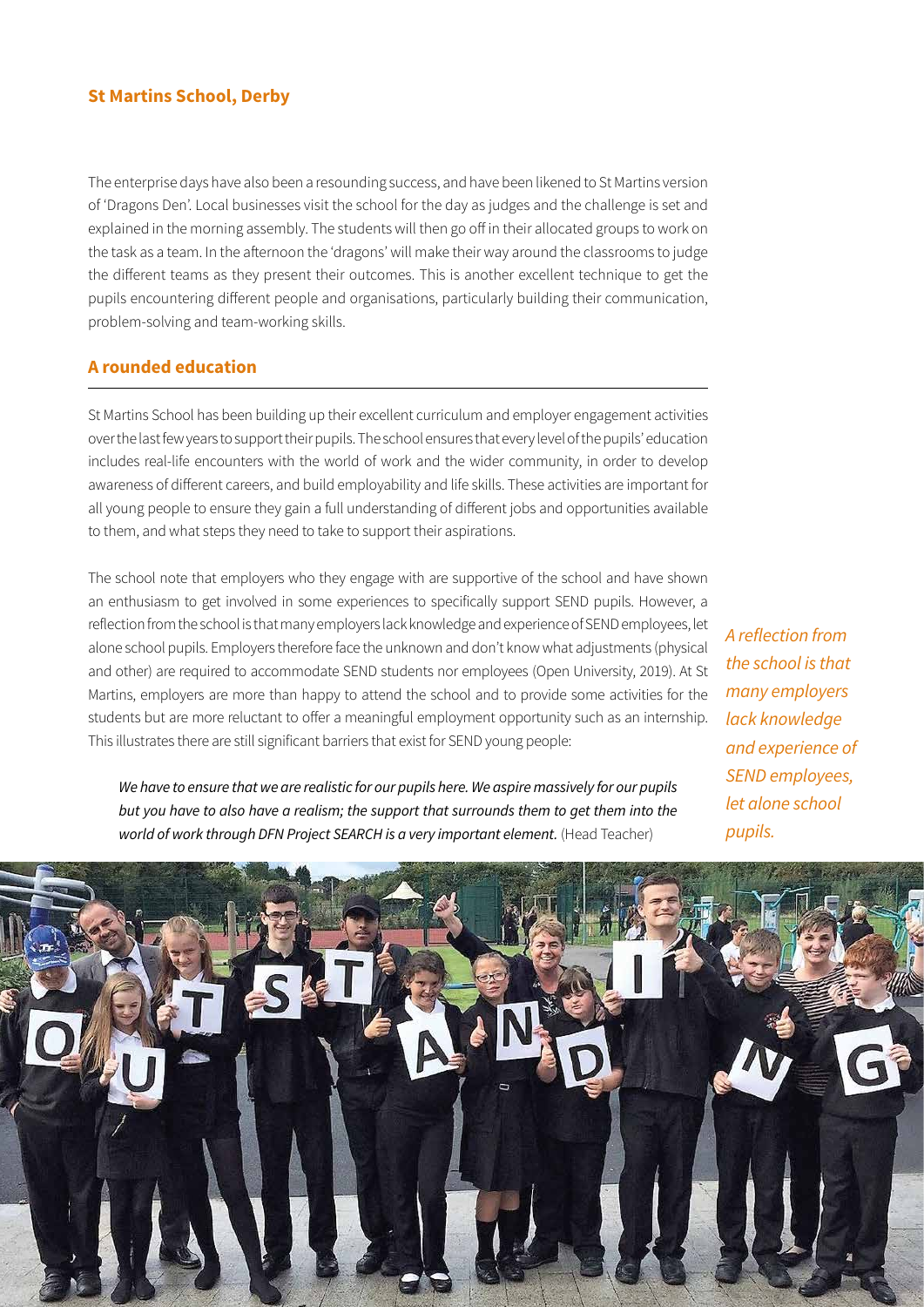<span id="page-11-0"></span>

# **Horizons Sixth Form**

Horizons Sixth Form is a vocational post-16 provision for young people with SEND, similar to a sixth form college, for those who have attended St Martins School and for other young people across Derby and the surrounding areas. Horizons is based in the local market in Derby town centre. Upstairs in the market, the students have a converted classroom space alongside a fully working printing business and small exhibition space. Here students access work placements, further education (FE) preparation courses and learn key employment skills.

Around 30 students attend Horizons, doing three days a week on-site and two days in the community - working on projects with local employers, such as those from catering and health and beauty sectors, and artists. All students here study English and maths which they take part in every morning. The afternoons are spent focussing on developing different life and employability skills. As one Horizons' student explains:

*After lunch we do skills lessons like leadership sessions – we speak about different types of leaders from different parts of the world and see which ones we like. We then have lots of social and leadership activities, for example we have walky talkies and we go out into groups*  in the town centre and give instructions to each other about where to go. (Horizons student)

The learning environment is not intimidating, differing from a large school or college environment, it provides a small safe space to work alongside peers and adults. At the same time Horizons supports the young people to access programmes and then transition to further education or employment by allowing a greater degree of independence and equipping them with essential skills. For example, the bus station is across the road from the site so many students have learnt to travel independently. They are also allowed to go out at lunch on their own or with friends:

*The learning environment is not intimidating, like a large college might be, but provides a small safe space to work alongside peers and adults.*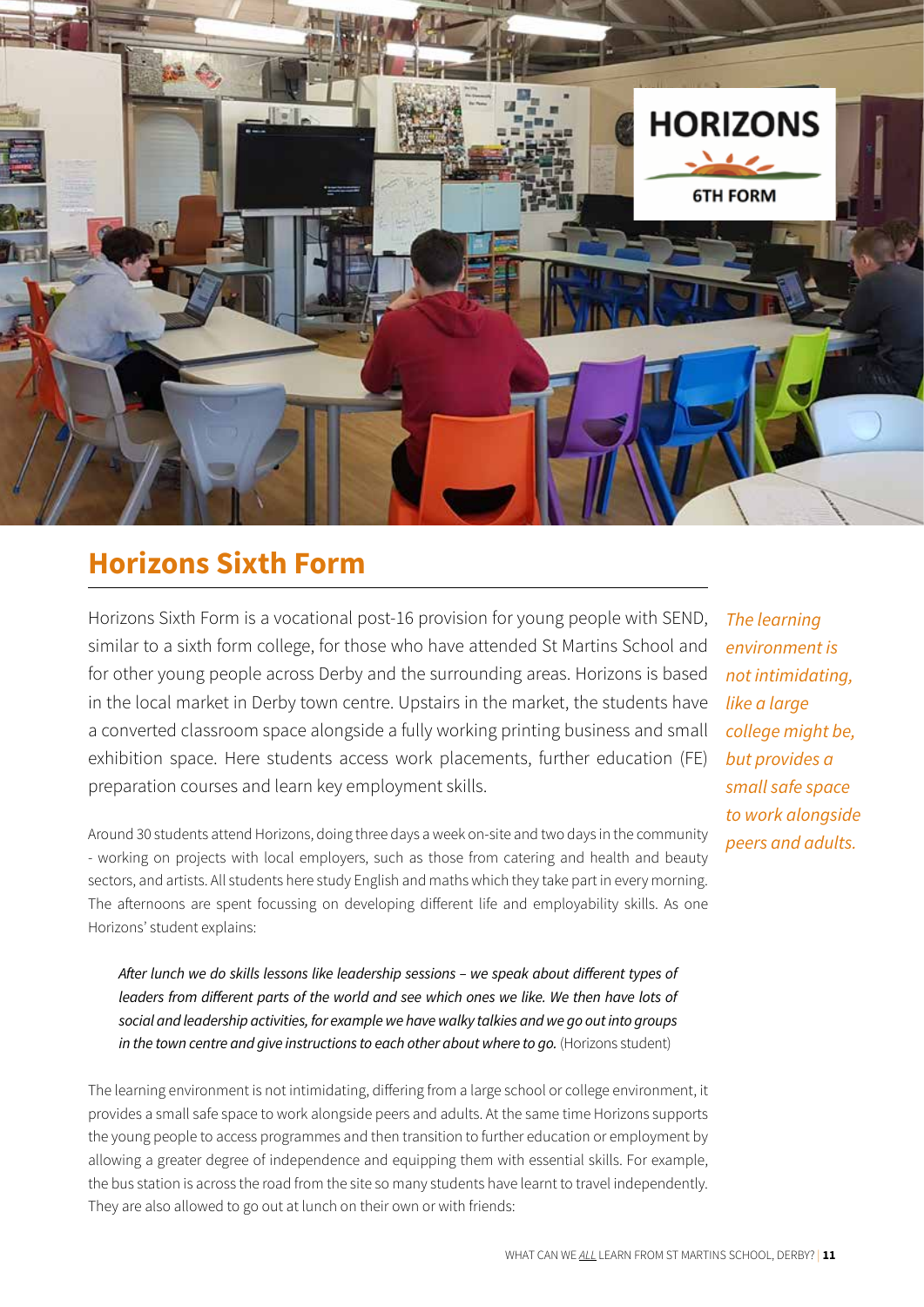<span id="page-12-0"></span>*I use my maths skills when I've been going out to get my own lunch and have to pay. I'm becoming more independent going out.* (Horizons student)

Students have also been able to recognise how their skills have been developing: '*I use social skills like now [in a focus group], out in public, on public transport, in local places and places we are not familiar with, it's good to build up social skills*'.

Students also learn and execute a number of other important skills during their days at Horizons. From working in teams on shared projects, such as designing and making an information leaflet together, to communication and enterprise skills:

*Talking in front of the class helps me to build confidence and helps me communicate better.*  (Horizons student)

*In school we did Prince's Trust and in college we are continuing that, which is basically enterprise and money-making so we learn to like manage a business.* (Horizons student)

### **Running a business at Horizons**

Another way students' enterprise skills are developed 'on-site' is through the centre's very own fully-operational printing business. The business operates from the town centre market, making and selling customised leaflets, key rings, logos and other items. Students take turns in different roles, which helps them to understand the mechanics and responsibilities of a business. They in turn develop key skills such as money management, creativity, customer service and problem-solving. The students enjoy the chance to fulfil these different roles:

*Students' enterprise skills are developed 'on-site' through the centre's very own fullyoperational printing business.*

*Some of us have the opportunity to work on the front desk of the business – people call up and ask questions and we have to deal with that. We learn problem-solving skills trying to work out how to deal with their inquiry.* (Horizons student)

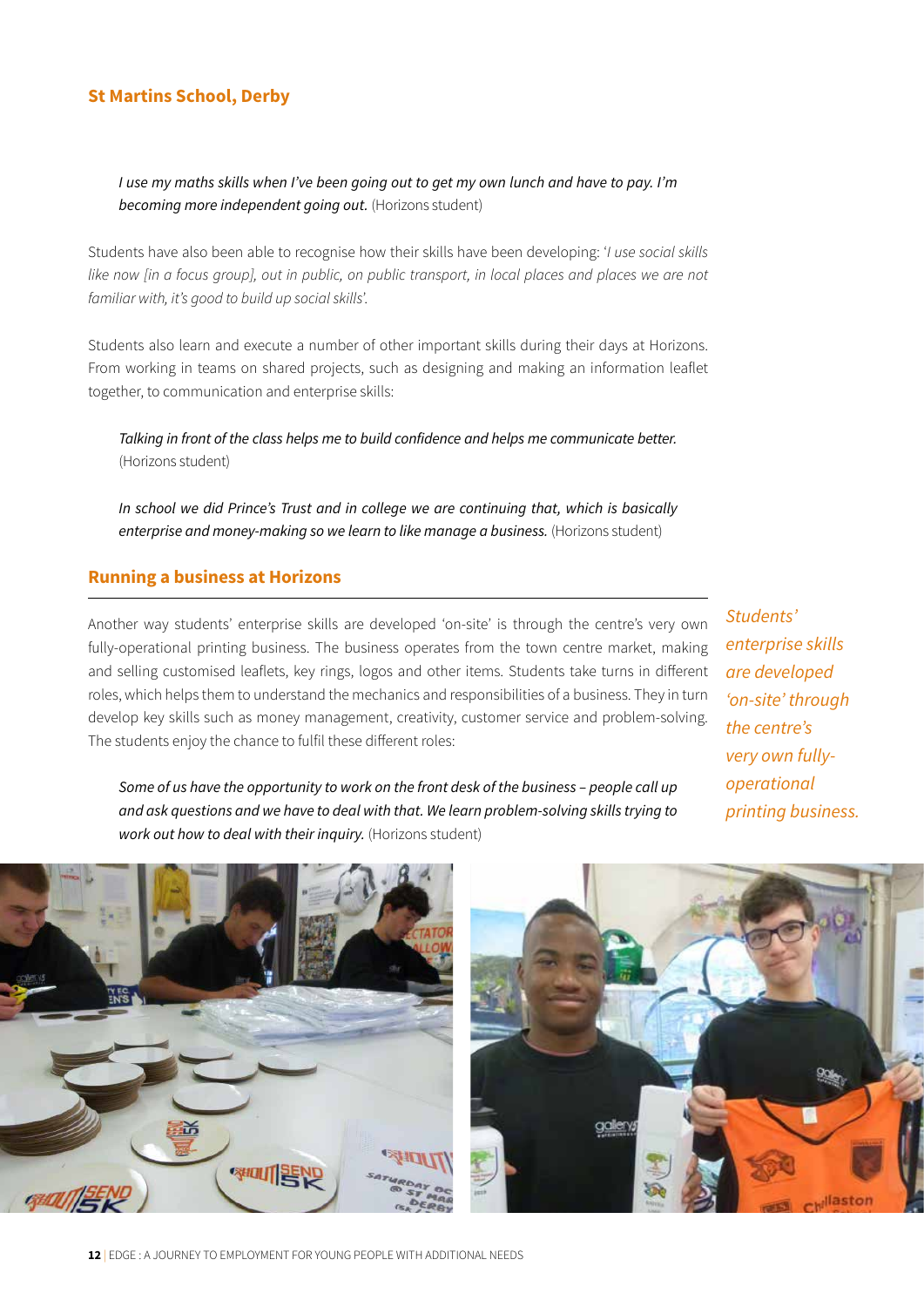<span id="page-13-0"></span>

#### **Community connection**

Post-16 years old, the idea is that the young people have an even greater exposure to different individuals, organisations and the outside world, building upon the encounters many had at St Martins school. Horizons help students transition from the nurturing space of school and exposes them in different ways to different encounters and different employers, otherwise, the jump to independent living can be too big. This is done through regular real-world projects, enterprise activities and work placements.

Students have taken part in a number of different projects set by local employers and community groups that are of current importance to that organisation. For example, a group of students worked with a local building company to develop some allotments in the city. Students learnt many aspects of the planning and design process, and were involved in the handiwork to fulfil these designs. They also felt a sense of pride in their accomplishment since the allotments were a public display in their community for families and friends to view and share their achievements. These real-life projects mean that students get experiences of working with employers and are also helping to deliver meaningful assignments. Sometime these encounters can take them out of their comfort zone, however, this is crucial for their learning and development in order to put them into situations that will develop their confidence, independence and skills that are vital for the future.

The placements further offer students opportunities to see what positions in the community may be available to them and how their learning in the classroom can support them in such job roles. One student, who is a train enthusiast, described his recent work placement opportunity, which was an excellent match for him:

*In my placement my roles at the station was to make sure the engines went out on time and making sure they have permission going into the yard. I'd like to be shed master, one of the most important jobs. I will need good communication skills and time management skills*  for that job. I would definitely like to work on the railways in the future. (Horizons student)

The unique range of creative and exciting experiences students at Horizons encounter throughout their two years at the sixth form, means that they are being exposed to the possibilities of what they may wish to do in the future. This is accompanied with explicit teaching of key skills and attitudes, as well as opportunities to put these into practice in an on-site business. This aims to ensure that when students leave Horizons they are more fully prepared to be independent and active citizens.

*Horizons help students transition from the nurturing space of school and exposes them in different ways to different encounters and different employers.*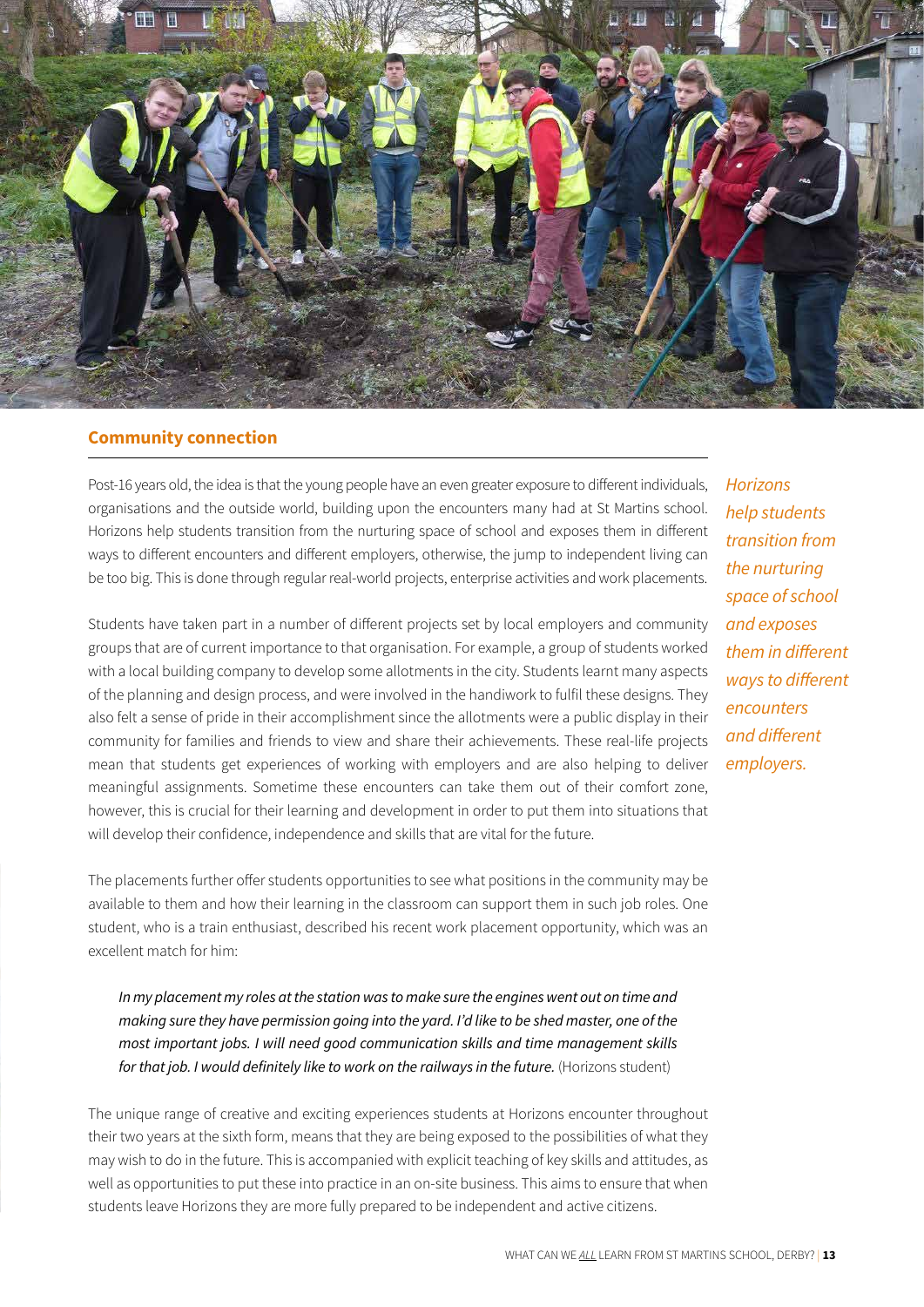<span id="page-14-0"></span>

# **DFN Project SEARCH at Royal Derby Hospital**

People with disabilities are particularly disadvantaged in terms of gaining and sustaining employment, and face a number of barriers, ranging from negative attitudes and perceptions to employers lacking the necessary physical aids to support people with disabilities in the workplace. DFN Project SEARCH is an international programme of supported internships for young people with learning disabilities which helps them realise their potential and ultimately assists them in gaining full paid employment. We saw how DFN Project SEARCH has been put into practice at Royal Derby Hospital, where the one-year programme allows young people to experience three 10-week placements across a variety of roles, supported by on-site tutors and a specific selfdevelopment programme.

# **Learning on the job**

In September 2019, a group of nine young people were recruited to the hospital's first intake of DFN Project SEARCH, to spend a year internship within the hospital. The interns are mostly around 18 years old and many have recently completed their education at school or Horizons. During their placement year, the interns have the opportunity to work in a number of different roles and departments across the hospital, including the canteen, car parking, administration, portering, patient catering and pathology. Each intern participates in three 10-week placements working with a different team each time and supported by a team mentor. Across the hospital we met several interns who were thriving in their various roles. Amongst all the young people, there was a sense of pride, confidence and satisfaction that their internships had fulfilled them with. Below are a few descriptions of the interns' experiences.



*Each intern participates in three 10-week placements working with a different team each time and supported by a team mentor.*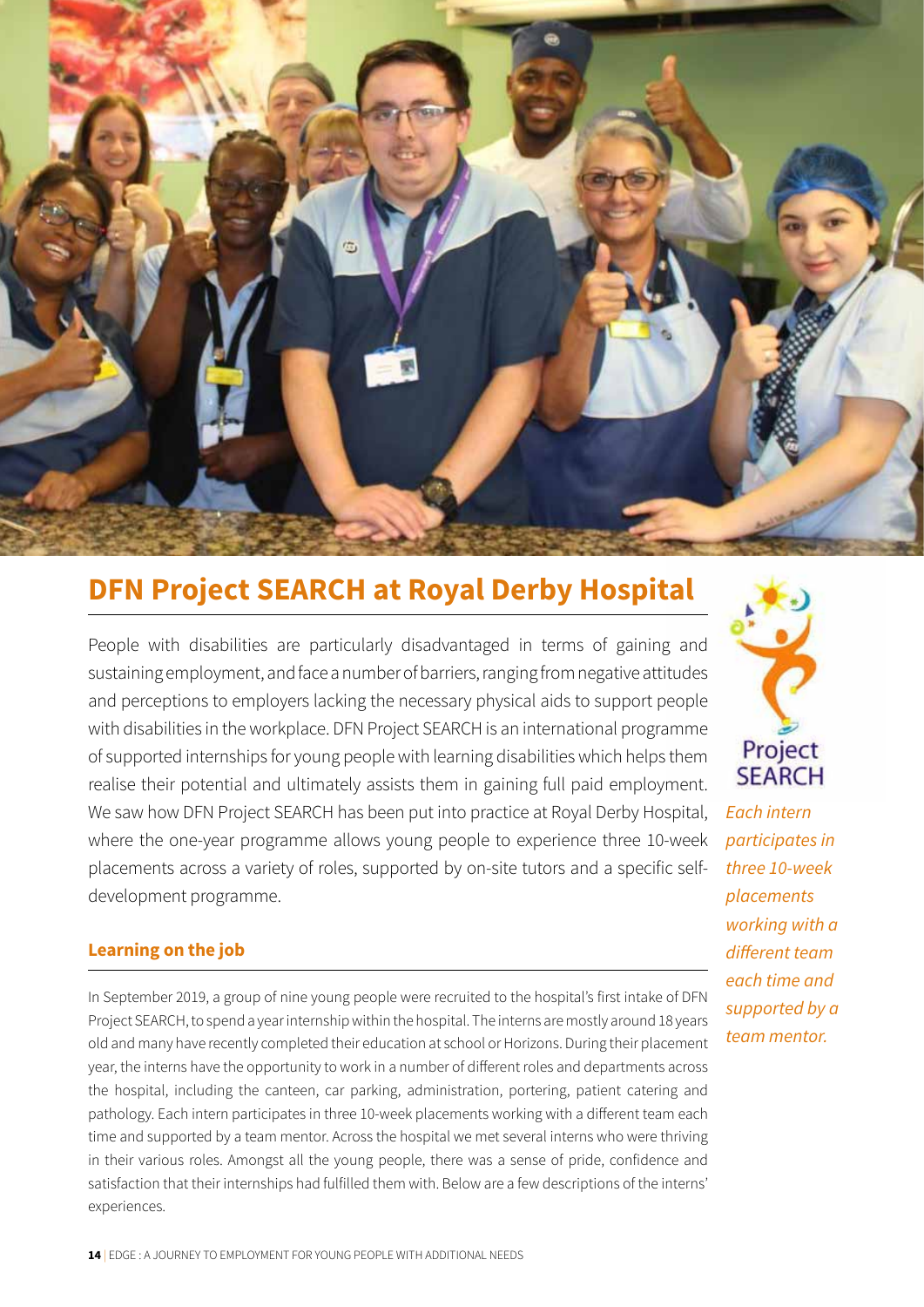#### **DFN Project SEARCH at Royal Derby Hospital**

<span id="page-15-0"></span>*One enthusiastic intern had spent the last few weeks working in the staff canteen. His tasks involved clearing and cleaning the tables and generally ensuring the space is in a presentable and useable state for the hospital staff. Also in the canteen an intern with a speech impairment was helping behind the counter serving the staff lunches and helping to prepare the food. His interpreter explained that since starting in his role, the young intern's confidence had grown immensely. He was much more comfortable interacting with the customers and was finding new ways to communicate visually, in order to become more independent from his interpreter. He was now confident to fulfil his role even when the interpreter was not there. 1*

*In the pathology department another of the interns was checking and labelling patient samples, recording these on the computer, and preparing them to be sent to be tested. His job involved a high degree of attention to detail and a long concentration span, which his team members praised him for. He has learnt the job processes quickly and became a valuable member of the team. The intern expressed how he had enjoyed the opportunity to concentrate on the task at hand and organising his work, and clearly felt proud of his role. 2*

*Yet another intern was in his first day in his new role in the patient catering department. He had already quickly got to grips with his responsibilities and was appreciating seeing a new area of the hospital and working with new colleagues. He explained 'since starting here I have learnt new skills such as following instructions, listening skills and social skills. I've been working in the hospital since September and when I started I was worried that I'd get lost in the building and also worried about having to talk to people I don't know. But now I know my way around and I'm confident to go and talk to people I don't know.' 3*

#### **Structured support**

Alongside the 'day job', where the interns spend 10am – 3pm every working day, they also take part in complementary on-site classroom sessions. For an hour every morning, before their hospital shift, the interns spend time as a group learning and refining skills, learning about issues such as workplace conduct, health and safety, and generally supporting their hospital roles and how to be successful in the wider working world. For example, this may involve a session on practicing how to give a good interview with a potential employer or good practice for communicating with colleagues.

Likewise, at the end of the working day, the interns return to the classroom to spend an hour after their shift reflecting on how their day has gone. They are supported to join up what they have achieved in their roles and their wider skills development. It is important that the young people are able to label the skills and knowledge they are developing and pinpoint their success and areas for improvement. As one of the mentor's explains: *'I think it's a very successful way of building on many daily skills like communication, teamwork and gaining confidence*.'

*It is important that the young people are able to label the skills and knowledge they are developing and pinpoint their success and areas for improvement.*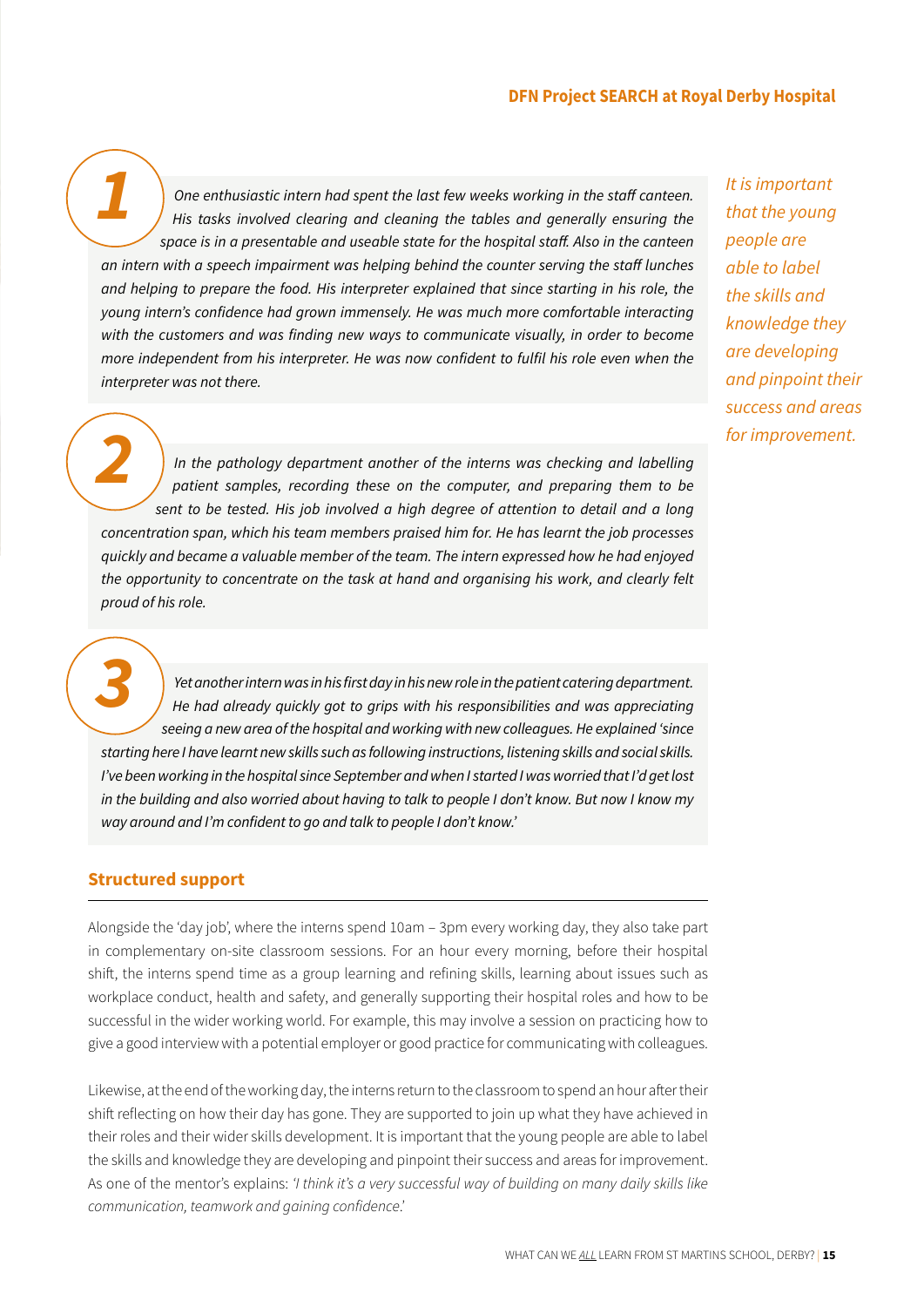<span id="page-16-0"></span>As well as their individual daily reflection, there is a formal assessment process. During each rotation the interns are individually assessed on their development. Twice for each rotation, the on-site tutor meets formally with the manager and parents. On a regular basis the DFN Project SEARCH coordinator also spends time talking to the interns' managers and generally ensures that any issues that are raised are responded to quickly. This also helps to shape some of the learning that needs to be prioritised back in the classrooms. Within each role an assessment sheet is completed alongside the team's manager to assess individual job performance, keep a record of progress, and highlight areas where interns may be struggling. This can direct where extra support may need to be prioritised for the individual or what topics may form part or all of a group session. The Job Coach states: '*I have high expectations of them and they know this, which is why they are continually encouraged to push boundaries, try new things and develop themselves*.'

### **Valuable members of the team**

Feedback from the NHS staff so far has been fantastic. The teams working alongside the DFN Project SEARCH interns have been very positive about the experience and have found the interns to be excellent assets in supporting the hospital's work. One Head of Service declared: '*We loved having the DFN Project SEARCH team on board with us. Not only was the project an eye opener for the team, I think it was a real education for the guys we had on the team. Both [interns] were a credit to the project.'*

*The teams working alongside the DFN Project SEARCH interns have been very positive about the experience and have found the interns to be excellent assets in supporting the hospital's work.*

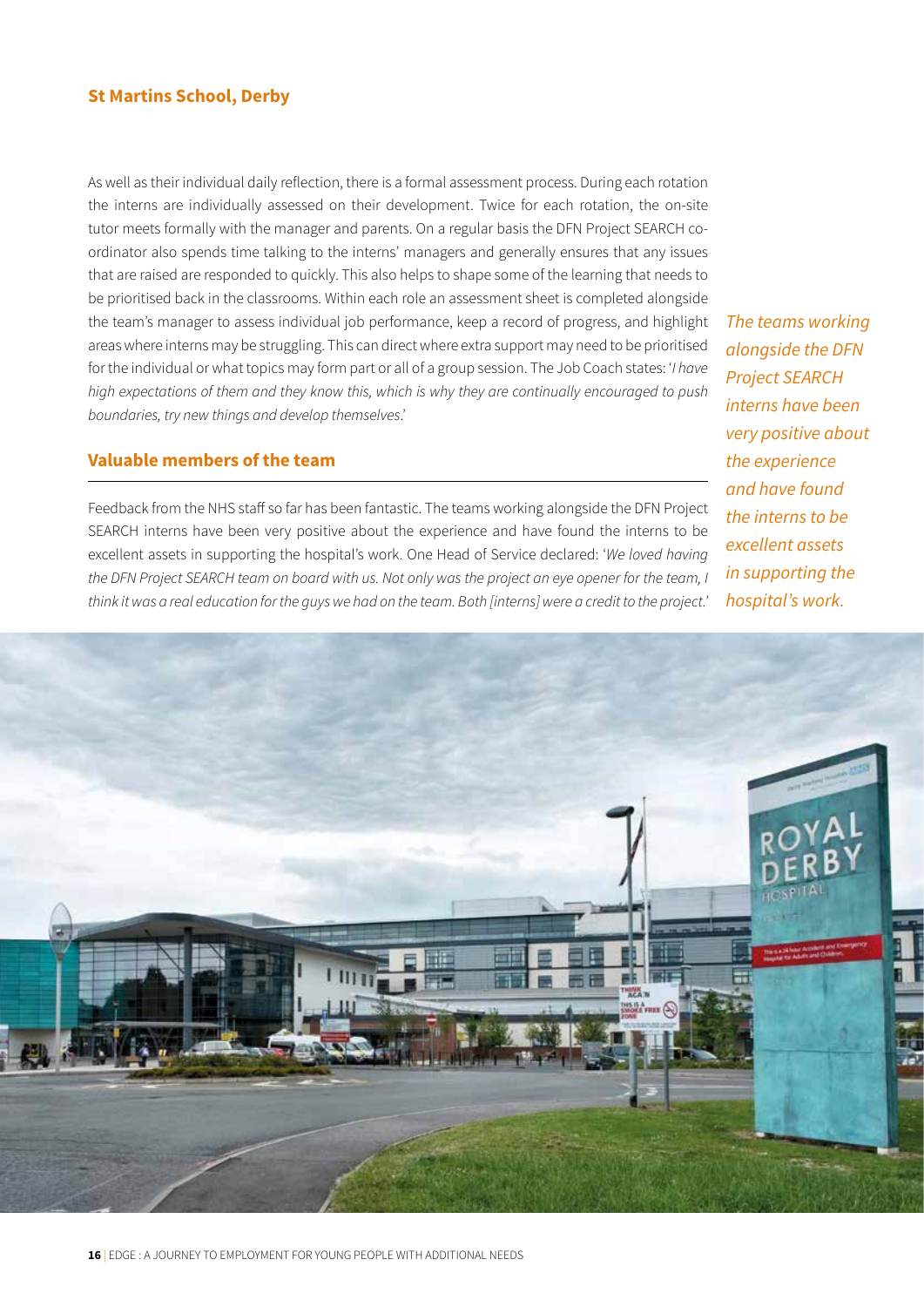#### **DFN Project SEARCH at Royal Derby Hospital**

Along with raising awareness amongst existing staff around disabilities and highlighting ways they need to make their workplace systems and structures more accessible, DFN Project SEARCH has also been seen to provide further benefits for existing members of staff at the hospital. For example, by providing an excellent model for existing staff training and development practises:

*It has helped me personally to consider aspects of my own tutorial style. Seeing the adaptions made to help the interns gain understanding, [I] have filtered across to my everyday training systems. As a business we have looked at how we can integrate staff and support them into the working life whether or not they have special educational needs or not.* (Learning & Development Manager at ISS Royal Derby Hospital)

Having a mentor, as well as on-site tutors, is crucial. Initially some interns may require an extra level of support when starting their new roles and sometimes may need a slightly longer settling-in period. Nevertheless, once they are settled in, they are usually performing at the same level as any other permanent member of staff:

## *Seeing an intern progress from needing virtually 100% job coach support to hardly any in the space of a few months is awe inspiring. I think the real benefit of this project is that it promotes independence and opens doors.* (Job Coach)

Their roles as interns support the young people's development of some specific technical skills but also essential skills that will be important for any job they may have in the future. For example, the independence and self-management skills they need on a daily basis, from turning up on time and getting themselves to work navigating public transport, to time-keeping. In addition, crucial communication skills are being developed, such as speaking and listening with team members, managers and other staff and visitors around the hospital.

*[the interns] learn about becoming independent in various ways, they learn how to contribute to team working, how to be safe in the workplace together with their rights and responsibilities of being an employee, how to become financially independent. They gain realisation of the skills they already possess and have the chance to build on those skills and learn that they are transferable in many different roles in the community.*  (DFN Project SEARCH Tutor)

*The biggest gain from being involved in this Project is seeing the interns in July with the initial wayfinding visits to the hospital, then walking in nervously in September, watching them grow in stature to confident young adults, ready for the work environment.* (Learning & Development Manager)

It cannot be understated that the real work experience opportunities that DFN Project SEARCH has given these young people are incredibly valuable for them - their self-confidence and their personal and professional development. At the same time, the interns are making a valuable contribution to the hospital. This has been the first year of the project at Royal Derby Hospital so we are yet to see what the next steps will be for this current cohort of interns. However, it is hoped that at the end of the

*Crucial communication skills are being developed, such as speaking and listening with team members, managers and other staff and visitors around the hospital.*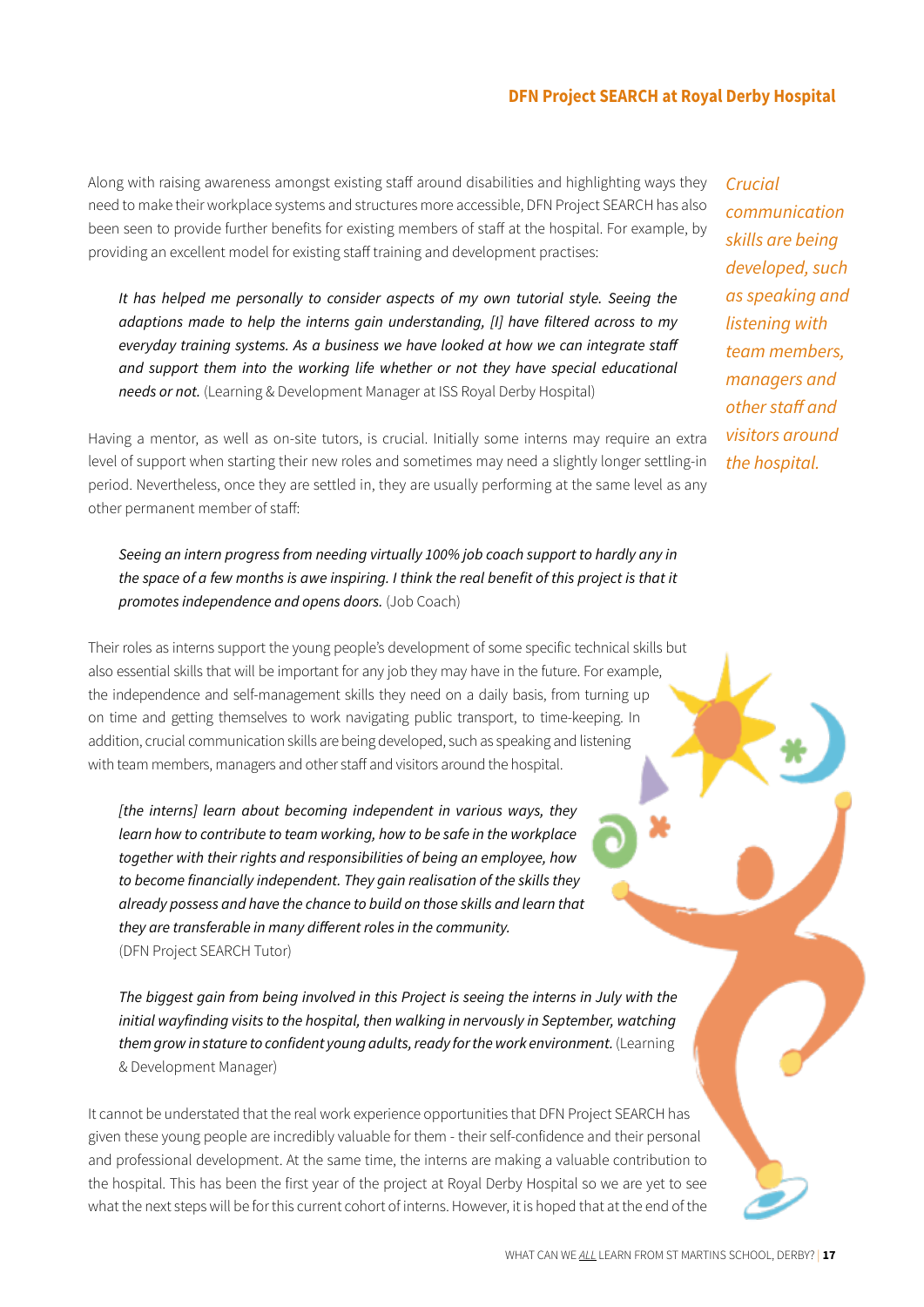programme many, if not all, of the young people will progress into permanent roles at the hospital, having proved themselves as capable and valuable members of staff and work-ready. The project has been successful in other NHS Trusts and at Barts Healthcare, where 52% of students who completed the internship went on to secure paid employment. When compared to the woeful rate of employment nationally for people with disabilities, this really goes to show how real work placement opportunities can really make the difference to a young person's life.

*The challenges for our young people gaining employment are clear. Our school approach provides students with a foundation of skills and attitudes that employers are looking for. DFN Project SEARCH is a continuation of this approach into the work place. It is a fantastic partnership. DFN Project SEARCH themselves provide guidance, a great network and systems, the Derbyshire Education Business Partnership provide the job coach, St Martins school provide the tutor and the employers at the hospital, ISS and the University Hospitals of Derby and Burton NHS Foundation Trust, provide the internship opportunities and mentors. The partnership provides the wrap around support that our young people need in order to be successful in the workplace. The project brings benefits, not only to the interns, but to employers in turn, who report increased work satisfaction, improved attendance and productivity in departments that host interns. This is widely reported globally. We know it works. Despite the Covid-19 situation, one of our interns has already secured employment at the hospital with the Receipts and Distribution Team. Our hopes for the future are already becoming a reality. We look forward to exciting times ahead . . .*



*Our school approach provides students with a foundation of skills and attitudes that employers are looking for.* 

(Debbie Gerring, Head of St Martins School)

The Royal Derby Hospital has been a supportive partner in offering young people with disabilities opportunities to gain work experience and to prove that they can be valuable members of the working environment. It is hoped that in the future the hospital will increase the number of departments where these young people may gain experience. It is also hoped that their experiences inspire other local employers to offer young people with disabilities chances to experience other potential job opportunities. DFN Project SEARCH mentors, employers and schools have to work together to make real difference in these young people's lives.

*This very successful internship programme for SEND students through DFN Project SEARCH at the Royal Derby Hospital is going to be significantly impacted from September due to the Covid-19 crisis. Places have been paused or cut short at the hospital for this year's interns and understandably access to their onsite learning base and mentor has been restricted…We hope to use this effective model in alternative contexts as an employability package in the coming year. We are determined that Covid won't present further barriers to our learners who are already severely disadvantaged when it comes to employment opportunities.* (Alistair Crawford, Teaching School Strategic Lead)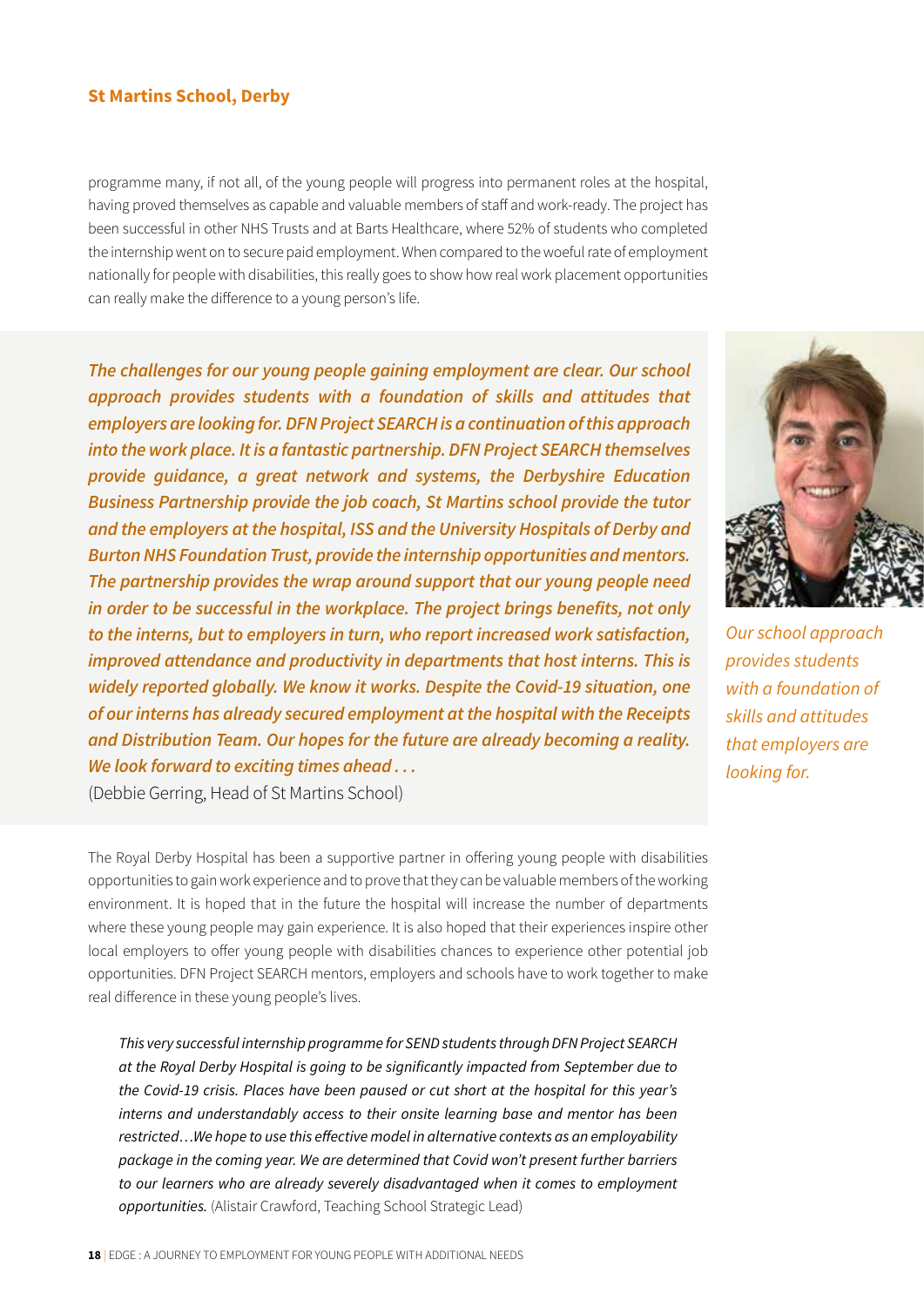# <span id="page-19-0"></span>**Conclusion**

St Martins School, their sixth form Horizons, and their partnership at Derby Hospital with DFN Project SEARCH, illustrate excellent approaches to ensure young people with additional needs are being supported through their education, in order to provide a gateway into their futures and into the world of work. They aim to develop their pupils' skills and professional knowledge to be successful, in line with realistic expectations and local opportunities. The school does this by offering their unique SHAPE curriculum which is supported by continual referencing to and practicing key skills and attributes. A further key feature at St Martins school and sixth form is meaningful ongoing encounters with employers, from introductory talks and tasks during specialist careers and enterprise days, to engaging in real-world projects that have been curated by external partners and employers.

For DFN Project SEARCH the opportunity to learn on the job is immensely beneficial to the interns. A crucial success factor of this scheme is the ongoing support that is weaved in throughout the whole placement. This includes daily structured learning and reflection sessions, which helps interns understand the development of their skills and knowledge, as well as gain understanding of the professional world. Alongside this, a strong mentoring and support network for each individual intern helps sustain the placement and boosts the young person's confidence.

Developing educational real-world projects that support learning and offering meaningful placements are some ways to help realise better opportunities for young people with SEND. However, we cannot expect schools and colleges to do this alone. There is a need for strong support from the community and in particular from businesses, to ensure that they develop and adapt their opportunities to ensure they are not closed-off to certain members of society. It is evident that giving these young people opportunities with the right support network can see them flourish and be valuable members of the workplace and our society.

Some employers are seeking to increase their number of new recruits who have a disability. A survey by the Open University found over a third (38%) of employers have started to proactively recruit individuals with disabilities in the past three years (OU, 2019). For instance, by using external support from specialist recruitment agencies and training providers. However, not all employers are aware of the benefits that creating a diverse workforce can bring, and/or do not feel they have the knowledge and support to recruit and provide for these employees. Building a diverse workforce can unlock creativity and fresh thinking (OU, 2019); having employees from a wide range of backgrounds and with varied experiences can give businesses insights to new ways of working and understanding differing points of view. It can therefore be considerably beneficial to the success of a business as well as the development of the whole of the workforce.

*Building a diverse workforce can unlock creativity and fresh thinking; having employees from a wide range of backgrounds and with varied experiences can give businesses insights to new ways of working and understanding differing points of view.*